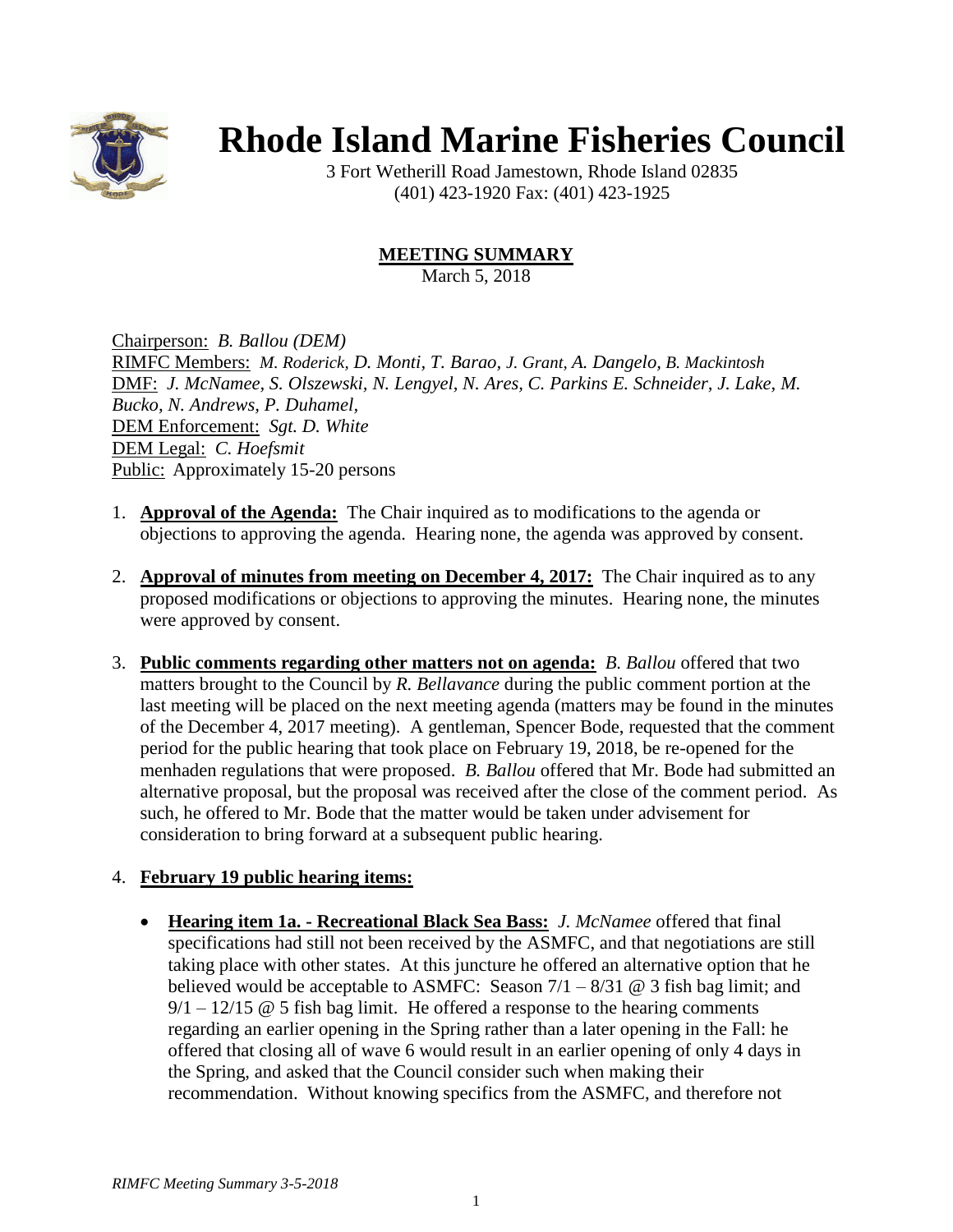being able to provide exact parameters for the Council's consideration, he specifically requested that the Council provide preference for an earlier Spring opening or later fall season. He offered that an increase in minimum size is not recommended due to biological/lifecycle considerations of the species. *D. Monti* expressed concern that opening later in the Spring would result in a significant loss of fishing opportunity for shore anglers, including many children, that fish in the upper bay (e.g., Rocky Point) in the Spring when the fish are present in those areas. He offered that the data shows that shore angling for black sea bass is most significant at this time of year. He offered that he did not support the loss of fishing in June. *A Dangelo* offered that 4 days of fishing opportunity in June is not worth giving up all of November and December. *J. McNamee* offered that wave 5 would also be impacted if opening earlier as being discussed. *B. Macintosh* offered the possibility of creating special exemption areas including reduced minimum size for females, in order to remove some of the smaller females from the biomass. *J. McNamee* responded that special shore sites for black sea bass could be investigated for the 2019 season. *T. Barao* inquired as to the removal of the closed period in the Fall (i.e., 9/22-10/21) and its impact on the rest of the year; to which *J. McNamee* responded that this closed period was extremely unpopular. Motion made by *A. Dangelo* to recommend the following season and possession limit: Season 7/1 – 8/31 @ 3 fish; 9/1 – 12/15 @ 5 fish; 2nd by *B. Macintosh*.*T. Barao* inquired about reducing the bag limit from 3 to 2 fish; to which J. McNamee responded that while some benefit could be achieved with season length, reducing to less than 3 has been very unpopular for the Spring season and was therefore not considered. *D. Monti* strongly re-iterated the season proposed will result in the complete loss of private shore angling and bay fishing in the Spring season. The motion passed 4-2 (*D. Monti* and *T. Barao* opposed).

- **Hearing item 1b. - Recreational Scup:** *J. McNamee* offered support for either option proposed, but suggested option 2 as the more favorable option as consistent with the rest of the northern region states. Motion made by *D. Monti* to recommend adoption of option 2 as proposed; 2nd by *B. Macintosh*. The motion passed 6-0.
- **Hearing item 1c. - Commercial Scup:** Motion made by *D. Monti* to recommend adoption of option 1 as proposed;  $2<sup>nd</sup>$  by *T. Barao*. The motion passed 6-0.
- **Hearing item 1d. - Recreational Striped Bass:** *B. Ballou* inquired as to the Division looking into the possibility of a CE proposal for next season in response to several public hearing comments supporting a 2-fish bag limit. *J. McNamee* offered that he would seek Council guidance before looking into further, as such a proposal would require some work to calculate. He offered that this option would not be available for the 2018 season but could be looked into for 2019. Motion made by *A. Dangelo* to recommend status quo (no change to regulation) and to look into a 2-fish bag limit for 2019;  $2<sup>nd</sup>$  by *B. Macintosh.* The motion passed 6-0.
- **Commercial Striped Bass General Category – proposal to delete duplicative language (section 3.9.2(2)(d)(5)) regarding catch rate adjustments (note: this item inaccurately included as part of option 1 proposal; however this issue is a stand-**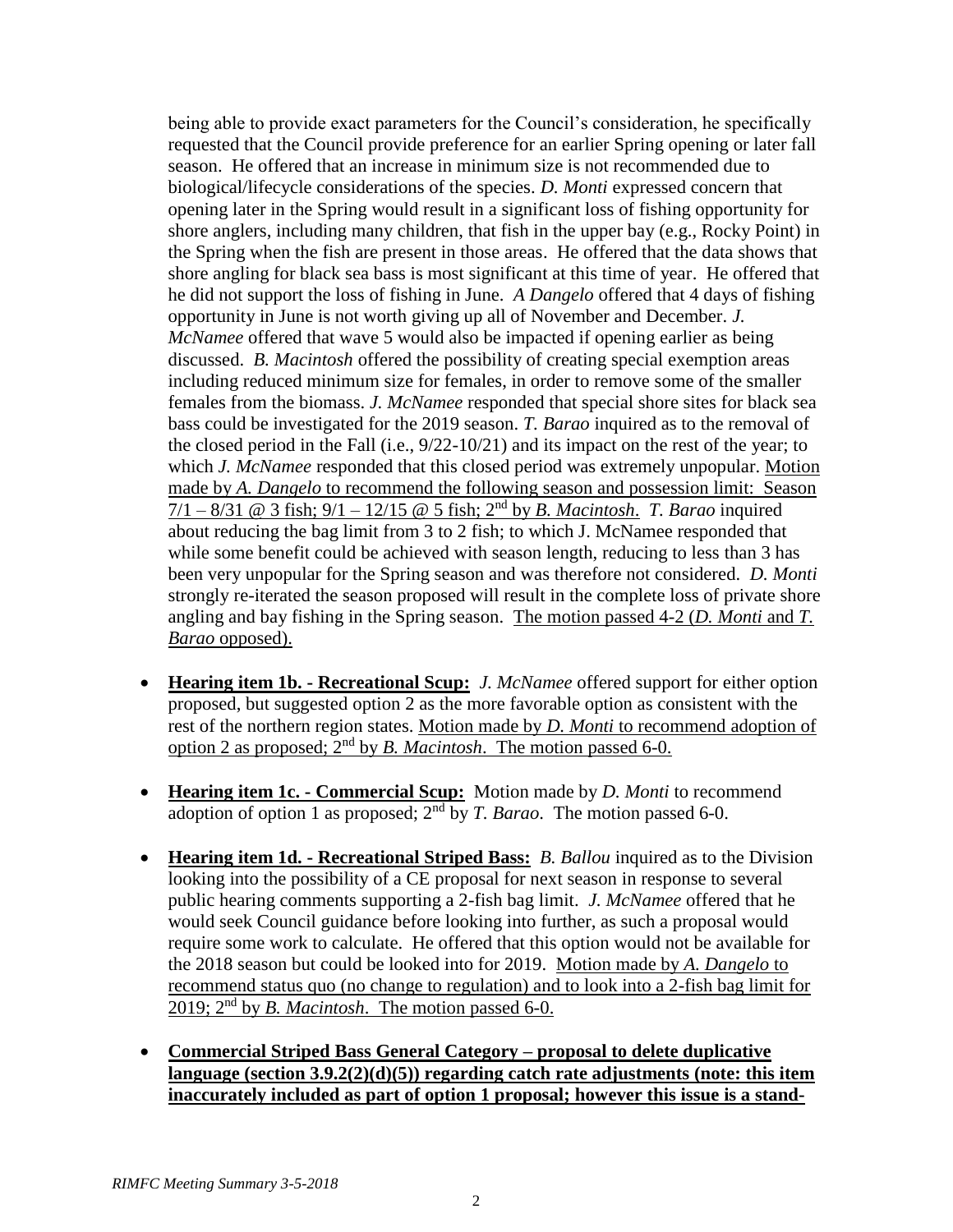**alone item not specifically related to the general category striped bass options being considered):** *N. Lengyel* explained that the language proposed for deletion is duplicative with Part 1, section 1.6(B), which provides more comprehensive language regarding the Director's authority to adjust possession limits to avoid quota overages. Motion made by *J. Grant* to recommend support as proposed; 2<sup>nd</sup> by *D. Monti*. The motion passed 6-0.

- **Hearing item 1e. - Commercial Striped Bass General Category:** Motion (motion #1) made by *D. Monti* to recommend support of option 3 (5/15 – 8/23, closed Fri/Sat, 70% of quota; and 8/24 – 12/31, closed Fri/Sat, 30% of quota); 2nd by *T. Barao*. *T. Barao* offered that he was hearing from people a desire to not change significantly, and that option 3 represents the closest to status quo. He offered support for including Memorial Day weekend in the season. *A. Dangelo* offered support for a later Spring opening in order to preserve quota later in year. An amended motion (motion #2) was made by *J. Grant* to adjust the opening date for the second sub-period from 8/24 to 8/5; 2<sup>nd</sup> by *T. Barao*. The amended motion (motion #2) passed 6-0. Another motion (motion #3) to amend was made by *M. Roderick* to revise the 70/30% sub-period quota allocations to 60/40%. This motion (motion #3) failed for lack of a 2<sup>nd</sup>. Another motion to amend (motion #4) was made by *A. Dangelo* to adjust the opening date for the first sub-period from 5/15 to 5/20; 2nd by B. Macintosh. *B. Macintosh* offered that the opening date of 5/28 for 2017 was a compromise date to provide equity for both Bay and Block Island fishermen, and that an earlier opening date will favor one camp at the expense of the other; to which *J. McNamee* concurred that there were 2 camps vying for better access to the quota. *B. Macintosh* offered support to maintain the 5/28 opening date. *D. Monti* offered that the proposed earlier Spring opening date is offset by the earlier closing date of the sub-period, and earlier opening date of the  $2<sup>nd</sup>$  subperiod. *D. Monti* offered that any changes to dates in the Spring sub-period should be matched by similar changes to the second sub-period. *J. McNamee* offered that the sub-periods historically close much sooner than the actual end of the sub-period, therefore the sub-period closing dates are not a factor. The motion (motion #4) passed 4-2 (*D. Monti and T. Barao* opposed). The Council then voted on the final, amended motion (motion #1, as amended: 5/20 – 8/4, closed Fri/Sat, 70% of quota; 8/5-12/31, closed Fri/Sat, 30% of quota).The motion passed 6-0.
- **Hearing item 1f. - Proposed amendment to remove the October 15th date from the floating fish trap allocation transfer provision:** *J. McNamee* offered that the item was not accurately presented at the hearing. As the matter is not time-sensitive, he recommended that the matter be brought back to hearing for reconsideration later in year. The Council provided no recommendation.
- **Hearing item 1g. - Commercial Striped Bass Floating Fish Traps:** *J. McNamee* offered support for the public comment (T. Hoxsie) to increase the possession limit to 500 lbs/day, from current 200 lbs/day, when the 70% trigger is reached. *J. Grant* recused himself as a floating fish trap owner. Motion made by *B. Macintosh* to recommend maintaining current parameters, but to increase the possession limit to 500 lbs/day at the 70% trigger; 2nd by *A. Dangelo.**J. McNamee* offered that the 500 lb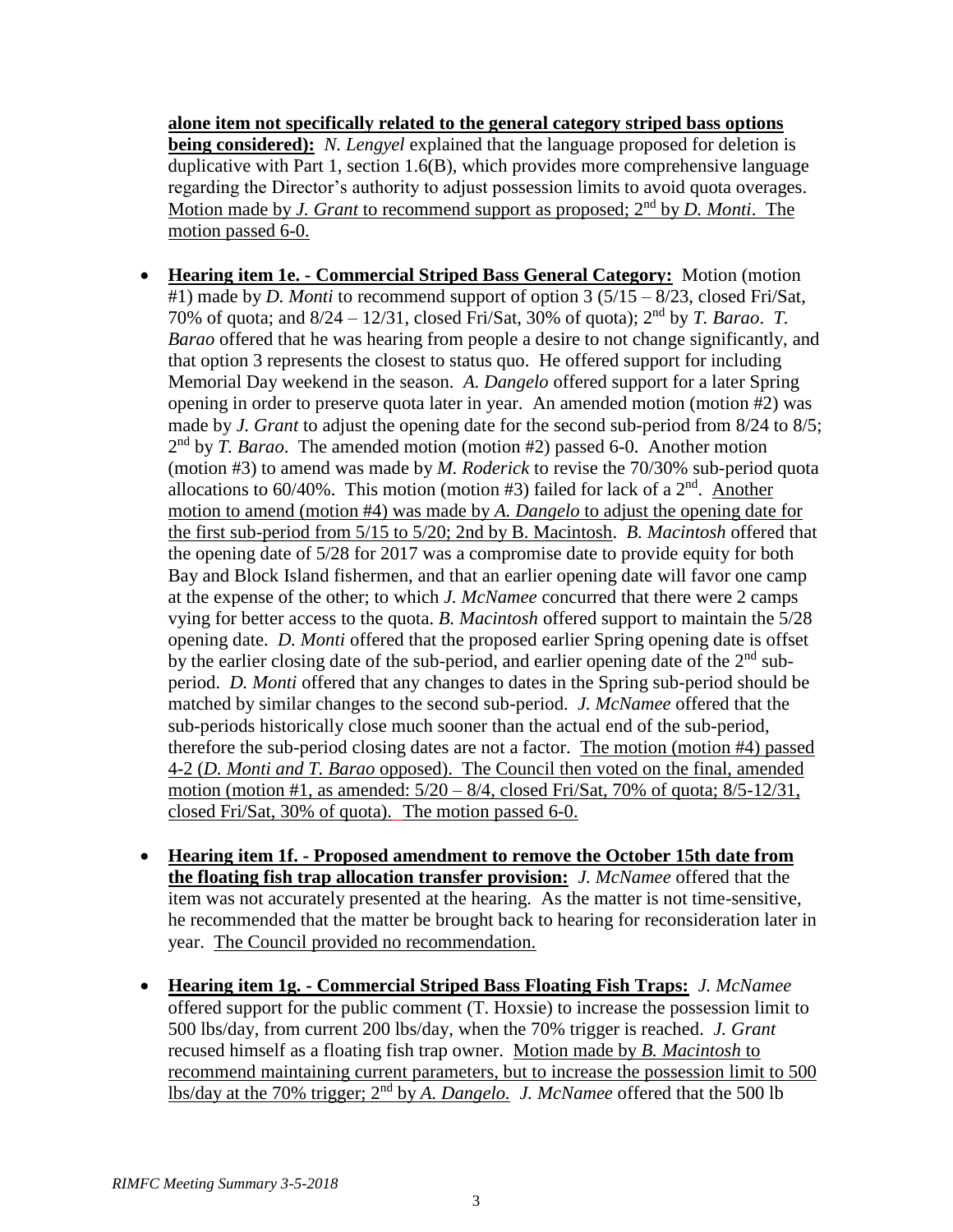limit being considered provides a greater allowance which could result in less discards. He offered support of the increase as manageable by the Division. The motion passed 5-0 (*J. Grant* recused).

- **Hearing item 1h. - Recreational summer flounder:** *J. McNamee* offered that the quota liberalization has provided for an increase in the bag limit from 4 to 6 fish. He offered that he also calculated decreasing the minimum size by both  $\frac{1}{2}$  and 1", but that neither was a determined to be a viable option (i.e., would result in overages). Motion made by *D. Monti* to recommend adoption of option 2 as positive for both private and the P/C industry; 2nd by *A. Dangelo. T. Barao* inquired as to regulations for neighboring states; to which *J. McNamee* replied that he was not currently aware of final regulations but that such information should be available soon. The motion passed 6-0.
- **Hearing item 1i. - Recreational Tautog:** *J. McNamee* offered that the proposed option is for ASMFC compliance. He noted that minimal harvest is occurring during the extra days proposed to be added to the early and late seasons. He offered that it was his observation that the mid-season closure was still looked upon favorably. He noted that Massachusetts is open at 1 fish during this time, and that negotiations had taken place to sync RI with Mass. as closely as possible. *B. Ballou* inquired if status quo was a viable option, in that several public hearing comments were made in support this option; to which *J. McNamee* responded that a CE proposal could be developed, but that he is unaware if status quo would meet the criteria, and any such proposal would need time to be developed and reviewed. Motion made by *A. Dangelo* to recommend status quo (no change to regulation); the motion died for lack of a  $2<sup>nd</sup>$ . A motion was then made by *D*. *Monti* to recommend adoption of option 1 as proposed; 2nd by *M. Roderick*.*J. Grant* requested that the Division look into opening the mid-season closure at 1 fish for the 2019 season, as equitable with Massachusetts.The motion passed 5-1 (*A. Dangelo* opposed).
- **Hearing item 1j. - Commercial Tautog:** *J. McNamee* offered that option 2 was developed as a means to sync rec. and comm. fisheries. He offered Division support for any of the options proposed. Motion made by *B. Macintosh* to recommend adoption of option 2 as presented; 2<sup>nd</sup> by *D. Monti*. *J. Grant* offered support for the motion as equitable, and also offered that option 3 would result in increased discards and other negative outcomes. The motion passed  $6 - 0$ .
- **Hearing item 1k. - Recreational Bluefish:** Motion made by *B. Macintosh* to recommend status quo (no change to regulation); 2nd by *A. Dangelo*. The motion passed  $6 - 0$ .
- **Hearing item 1l. - Commercial Bluefish:** *J. McNamee* offered Division support for either option. Motion made by *T. Barao* to recommend adoption of option 2 as proposed;  $2<sup>nd</sup>$  by *M. Roderick*. The motion passed  $6-0$ .
- **Hearing item 1m. - Commercial Menhaden**: *J. McNamee* offered Division support for proposal as ASMFC compliant. *B. Ballou* inquired about the